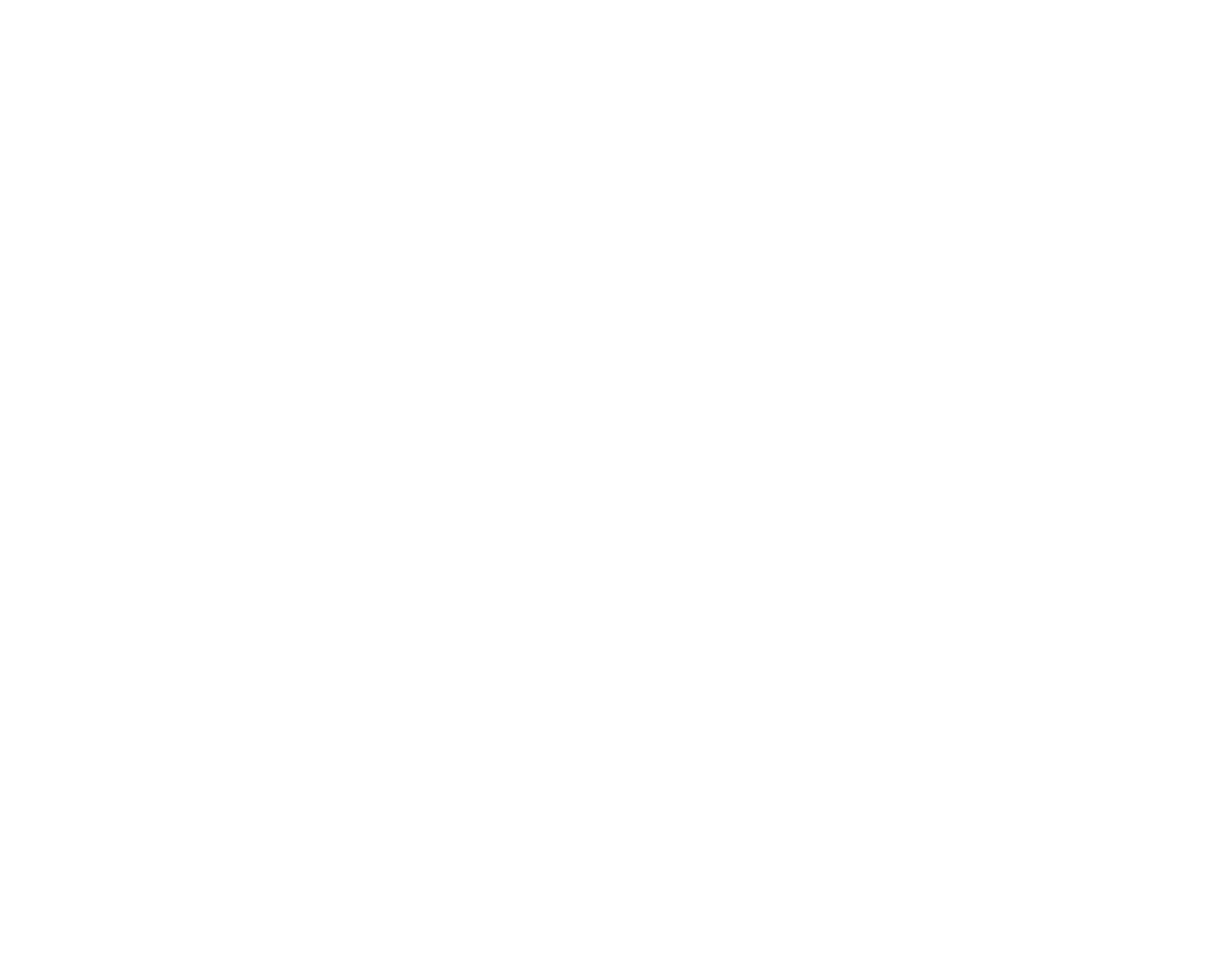# **Contents**

- 1. Using this guide
- 2. About validation
- 3. National requirements
- 4, Local requirements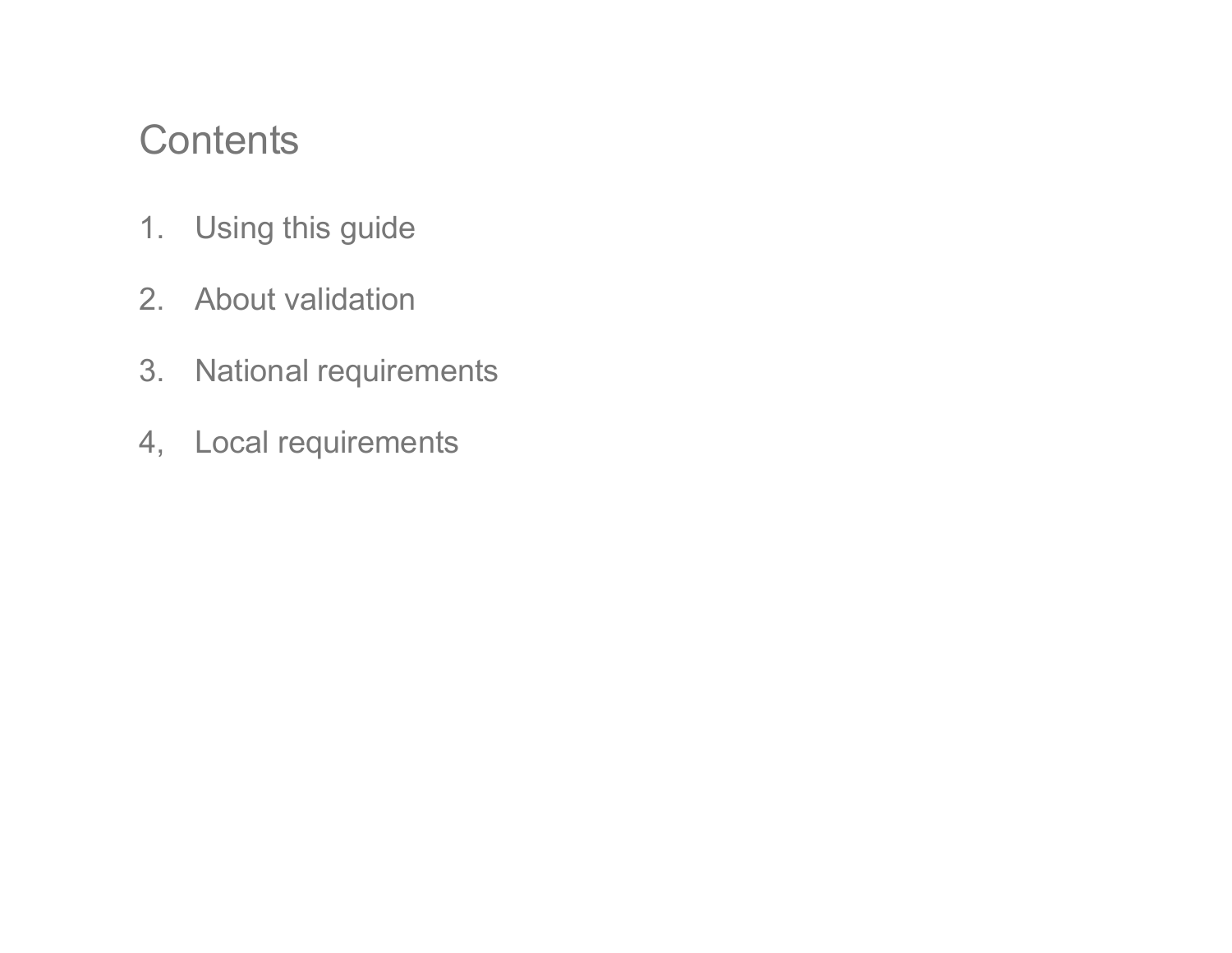# 1.Using this guide

This guide has been produced to help applicants for planning permission and other similar consents to submit applications that are complete and contain all relevant information.

Planning decisions can be delayed when applications are submitted without sufficient information to enable proposals to be assessed properly. Problems of this sort sometimes arise because applicants are uncertain about what type and level of information is needed. This guidance is intended to provide greater clarity for applicants about application requirements, and, in turn, enable the Council to make quicker decisions.

The guidance offered here focuses on the basic requirements for essential information. However, advice is also provided about additional supporting information that, although not essential, may also help to speed up consideration of applications and make a positive result more likely. By providing an appropriate level of information from the outset, applicants can ensure that their proposals are not rejected simply because of a lack of supporting evidence and justification.

Every attempt has been made to cover the most common types of planning application and the supporting information and documentation usually required. However, given the wide variety of applications made, it is inevitable that additional information not specified here will sometimes be required. When this situation arises, applicants will be advised as early as possible during the consideration of the application. Pre-application discussions with the Council are encouraged to help identify specific requirements, particularly for larger or more complex proposals.

Following this introduction, the guide is split into three parts. Section 2 provides a brief outline of the validation process, Section 3 sets out the mandatory national requirements for applications and Section 4 deals with the Council's local requirements.

This guidance replaces the Council's 'Guidance on the Validation of Planning Applications' published in March 2009.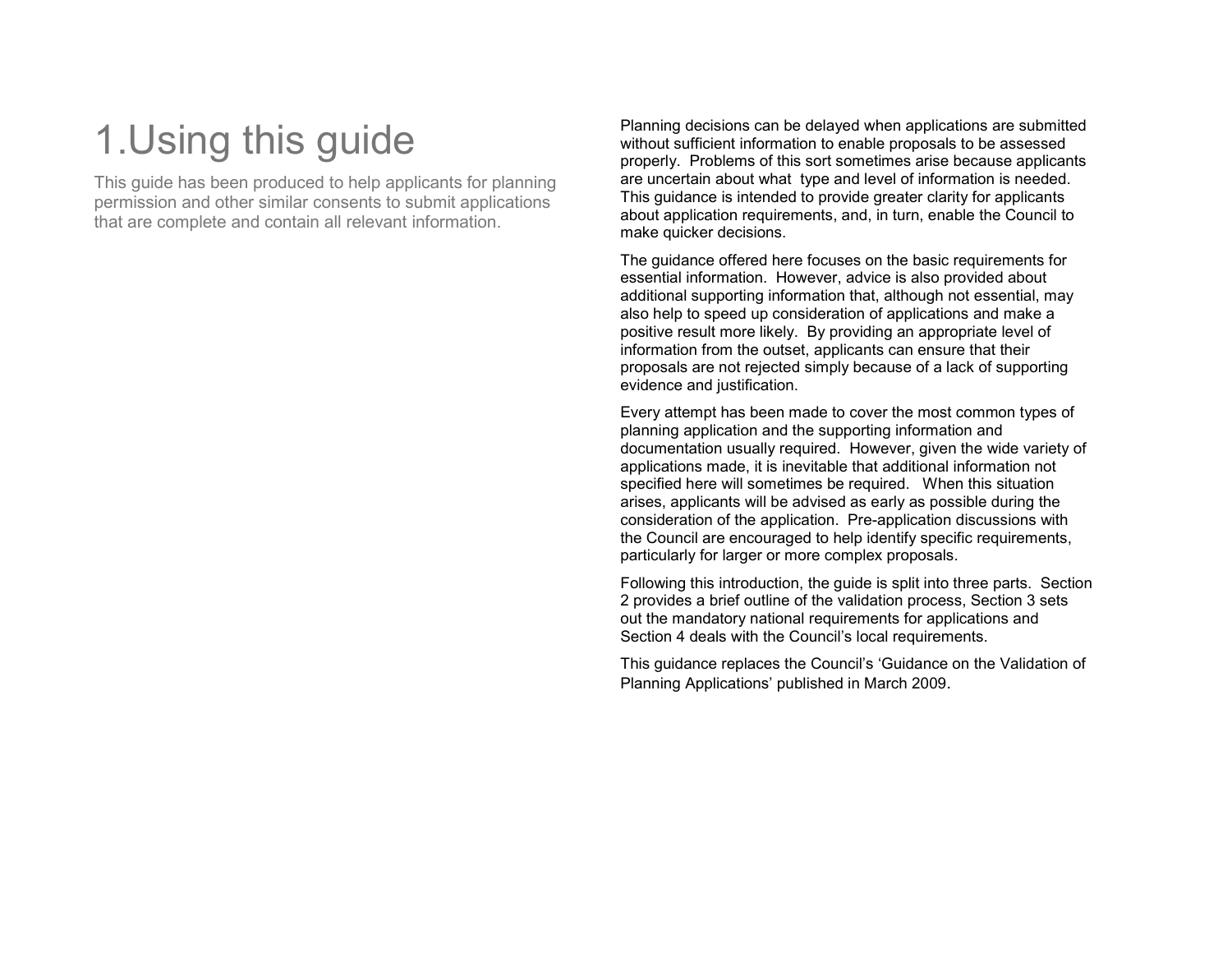# 2. About validation

Validation is the process undertaken by the Council to check that new planning applications are complete and include all relevant supporting information. Validation is concerned only with whether applications have been correctly made. It is not concerned with whether proposals are acceptable in planning terms.

# Information requirements

The information and documents required to make a valid planning application comprise:

- a completed application form,
- the mandatory national information, and
- information specified by the Council in its Local List.

The amount and type of information required with planning applications will vary from case to case. Information will only be requested by the Council if it is necessary and relevant to the application concerned.

## The validation process

Following receipt of an application, the Council will decide whether it is valid. This process normally takes up to 3 days, although longer may be needed for large or complex application (up to 5 days).

If an application is valid, a written acknowledgement will be provided, together with confirmation of the statutory determination period for the application. The process of deciding applications begins as soon as possible after applications have been validated. The statutory determination period will run from the day after a valid application was received (even if validation is completed after this date).

If applications are found to be invalid, applicants/agents will be advised of the reasons for this and asked to provide additional information to enable the application to proceed. If an applicant disagrees that additional information is necessary, written confirmation of this should be given to the Council, together with the reasons. In response, the Council will issue one of two notices:

- a 'validation notice' confirming the requested information is no longer needed, or
- a 'non-validation notice' maintaining the requirement for more information.

 If a non-validated application is not decided within the statutory time limit (normally 8 or 13 weeks), then the Applicants may lodge an appeal on grounds of non-determination once the statutory time limit has expired on a non-validated application.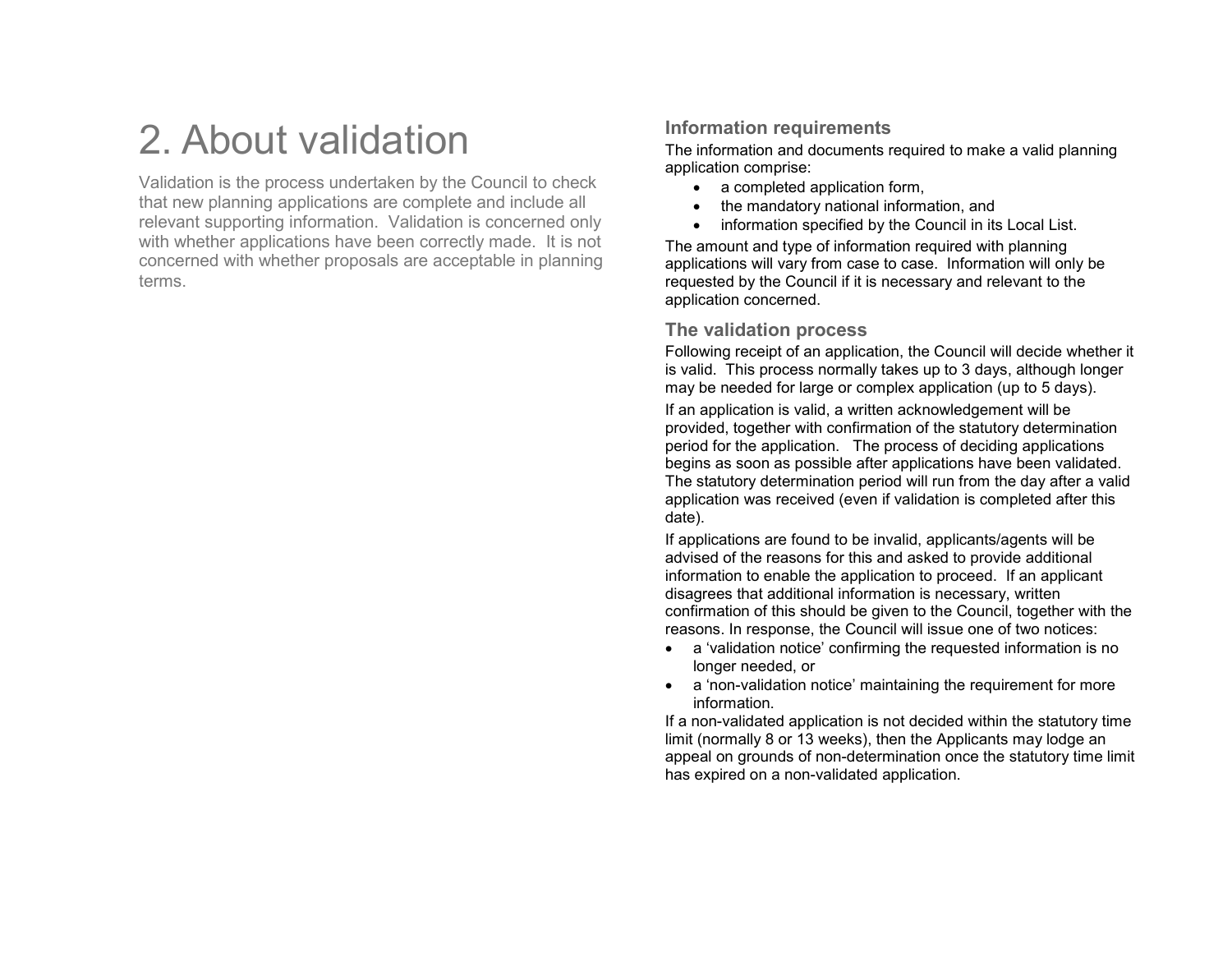# 3.National mandatory requirements

The Development Management Procedure Order 2010 (asamended) sets out a number of mandatory national requirements for planning applications, including application forms, fees, ownership certificates and location/site layout plans. Further information about these national requirements is set out below.

## Completed standard application form

Applications should be made using the national Standard Application Forms (1APP forms).

1APP forms are available for the following types of planning application and related consents: full planning permission, outline planning permission, approval of reserved matters, householder permissions, listed building consent, conservation area consent, variation of planning conditions, discharge of planning conditions, extension to time limits, non-material minor amendments, lawful development certificates, advertisement consent, applications for prior approval under the General Permitted Development Order, Tree Preservation Order consents and notification of tree works in conservation areas.

Application types not covered by 1APP include applications for prior approval under the General Permitted Development Order, Hazardous Substances Consents and variations/discharge of section 106 agreements. Forms are available from the Council for these types of application.

Applications made with 1APP forms may be submitted electronically via the Planning Portal or in paper form directly to the Council. Applications submitted electronically do not need to be accompanied by any paper copies of the application form or supporting documentation. In some cases it may not be possible to submit all supporting information online (due to the size of documents), in which case documents may be submitted in paper form or electronically on a CD. Applications submitted in paper form must include four copies of the application form and of all supporting information, unless otherwise agreed (for large reports, one paper copy and an electronic copy on CD will often suffice).

#### Application fee

 Most applications for planning permission require a fee which must be paid when an application is submitted. However, some applications, such as listed building consent applications, are exempt. A fee calculator is available on the Planning Portal. A leaflet detailing current fees is also available from the Council. Advice on particular applications can be provided on request.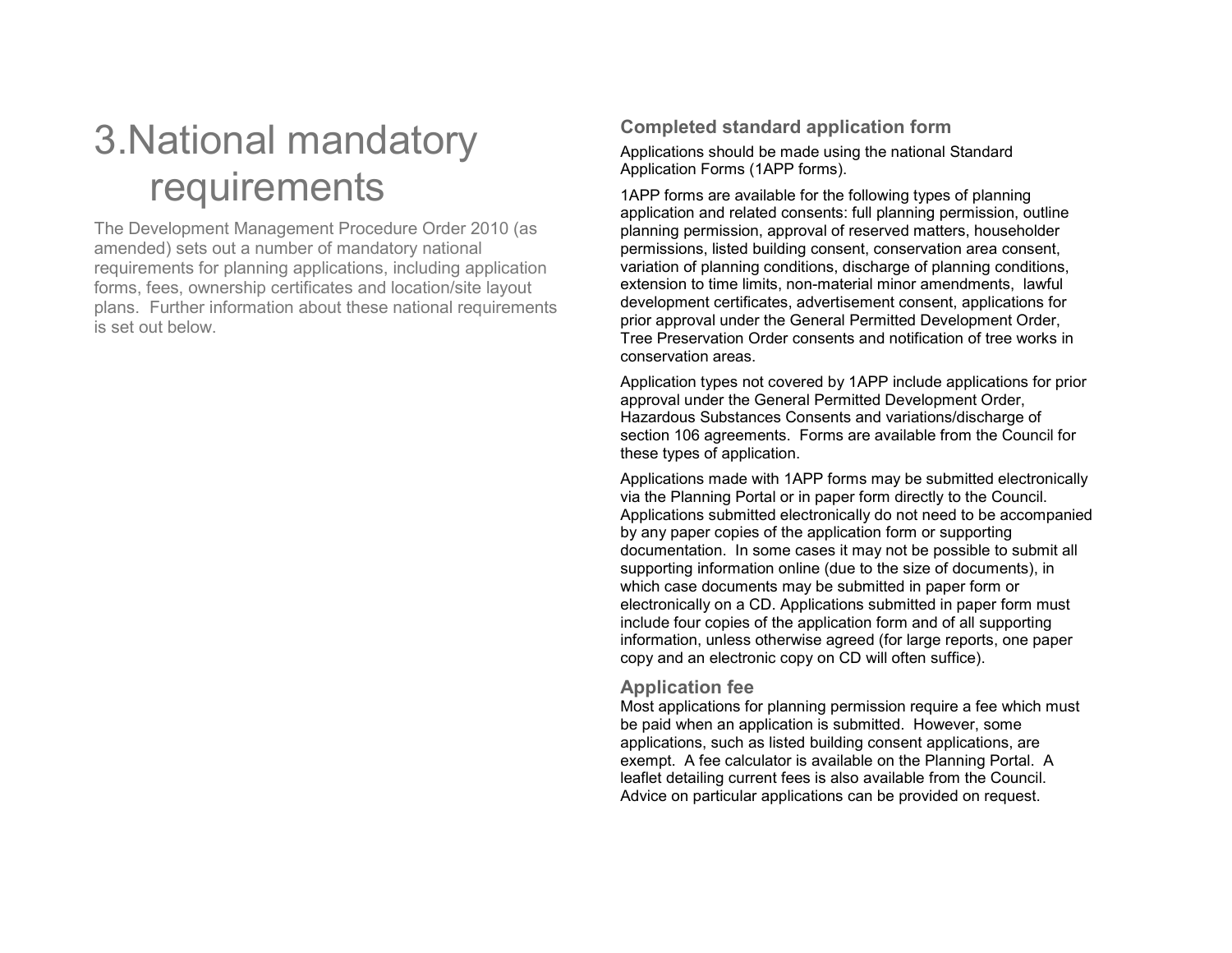## Ownership/Agricultural Certificate

 All applications for planning permission, listed building and conservation area consent must be accompanied by a certificate of ownership. For this purpose an 'owner' is anyone with a freehold interest in a site, or leasehold interest with an unexpired term of not less than 7 years.

The following certificates must be completed depending on the circumstances:

- Certificate  $A if$  the applicant owns the application site
- Certificate B if part of the site is owned by someone other than the applicant
- Certificate C if part of the site is owned by persons unknown
- Certificate D if all of the site is owned by persons unknown Notice must be served on any owners of the site (other than the applicant) in accordance with the Development Management Procedure Order.

Applicants must certify either that there are no agricultural tenants on the site, or that, if there are, that they have been notified of the application. This certificate is not required if the applicant is making an application for reserved matters, renewal of temporary planning permission, discharge or variation of conditions, tree preservation orders, or express consent to display an advertisement.

## Location plan

 All applications must include a location plan based on an up-to-date map. This plan should be at a standard metric scale (usually 1:1250 or 1:2500). Plans should show sufficient adjacent roads and surrounding buildings so that the exact location of the application site is clear. The application site should be edged clearly with a red line. The red line area should comprise all land necessary to carry out the proposed development, including land required for access to the site from a public highway, visibility splays, landscaping, car parking and open areas around buildings. A blue line should be drawn around any other land owned by the applicant, which is close to or adjoins the application site.

## Site layout plan

 Applications should include a site layout plan at a standard metric scale (typically between 1:100 and 1:500.

Site layout plans should always show accurately:

- the proposed layout of the development in relation to the site boundaries and other existing buildings on the site, and
- the direction of North.

In addition, where relevant to the consideration of the application, the following details should be shown:

- all buildings, roads and paths adjacent to the site,
- all rights of way crossing or adjacent to the site,
- the position of all trees on or adjacent to the site
- existing or proposed boundary treatments, including walls and fences, and
- existing or proposed hard surfacing.

## Copies of plans

 Four copies of the following plans and drawings should be submitted with applications, unless they are made online via the Planning Portal when one electronic copy is needed. For applications where the forms are submitted electronically, but plans are submitted in paper form, four copies of all plans and drawings should be submitted.

#### Design and Access Statements

 Planning applications for the following types of proposal must be accompanied by a Design & Statement:

- Major developments\*
- One or more dwellings in a Conservation Area or World Heritage Site
- Buildings with a floorspace of 100 square metres or more in a Conservation Area or World Heritage Site.

Design and Access Statements are not required in connection with the following types of development:

- A change of use of land or buildings, (unless it also involves external building works);
- Engineering or mining operations;
- Applications to remove or vary planning conditions.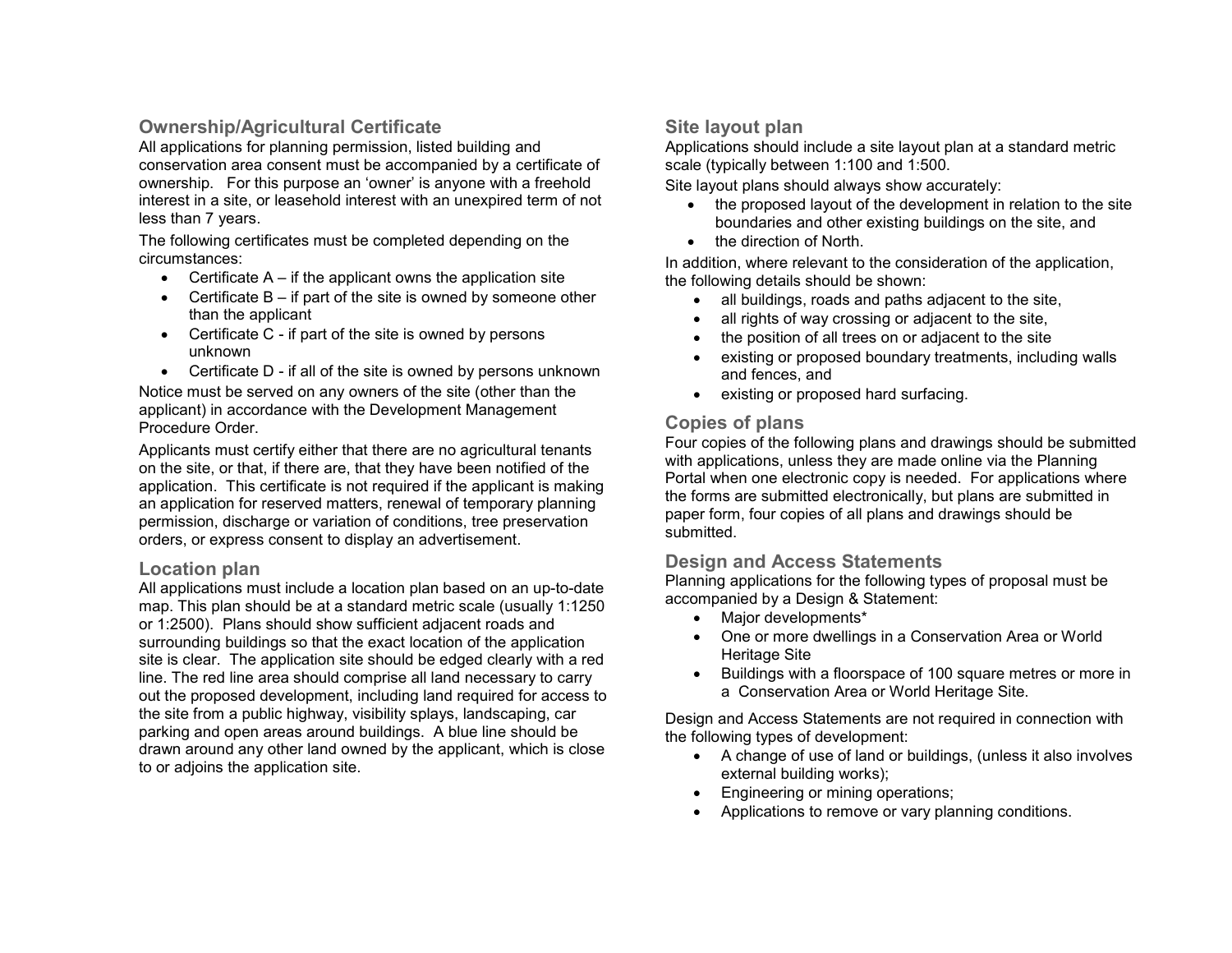A Design and Access Statement is a written statement that explains:

- the design principles and concepts that have been applied to a development proposal,
- how the context of the development has been considered
- the policy adopted for access
- what consultation, if any, has been undertaken in relation to access issues, and
- how any specific issues on access have been addressed.

Design and Access Statements are required with all applications for listed building consent. Such statements should explain how design principles and concepts have been applied to take account of:

- the special architectural or historic importance of the building,
- the features of the building that justify its designation as a listed building, and
- the building's setting.

Statements should also explain how matters of access have been dealt with.

\* Major developments include proposals for 10 or more dwellings, buildings with a floorspace of 1,000 square metres, and development on site of 1 hectare or more.

## Outline planning applications

 Applications made for planning applications may be submitted in outline, leaving certain details (called 'reserved matters') to be decided later. The matters that may be reserved are appearance, layout, scale, access and landscaping. Outline applications may reserve some or all of these matters for later consideration.

Where access is a reserved matter, outline applications must still provide indicative or illustrative details of the intended access arrangements. However, where appearance, landscaping, layout and scale are reserved, no further information needs to be submitted in respect of these matters. Once an application has been registered as valid, the Council may still decide that the application ought not to be considered separately from some or all of the reserved matters. In such cases, a formal notice will issued to the applicant within one month of the date of registration.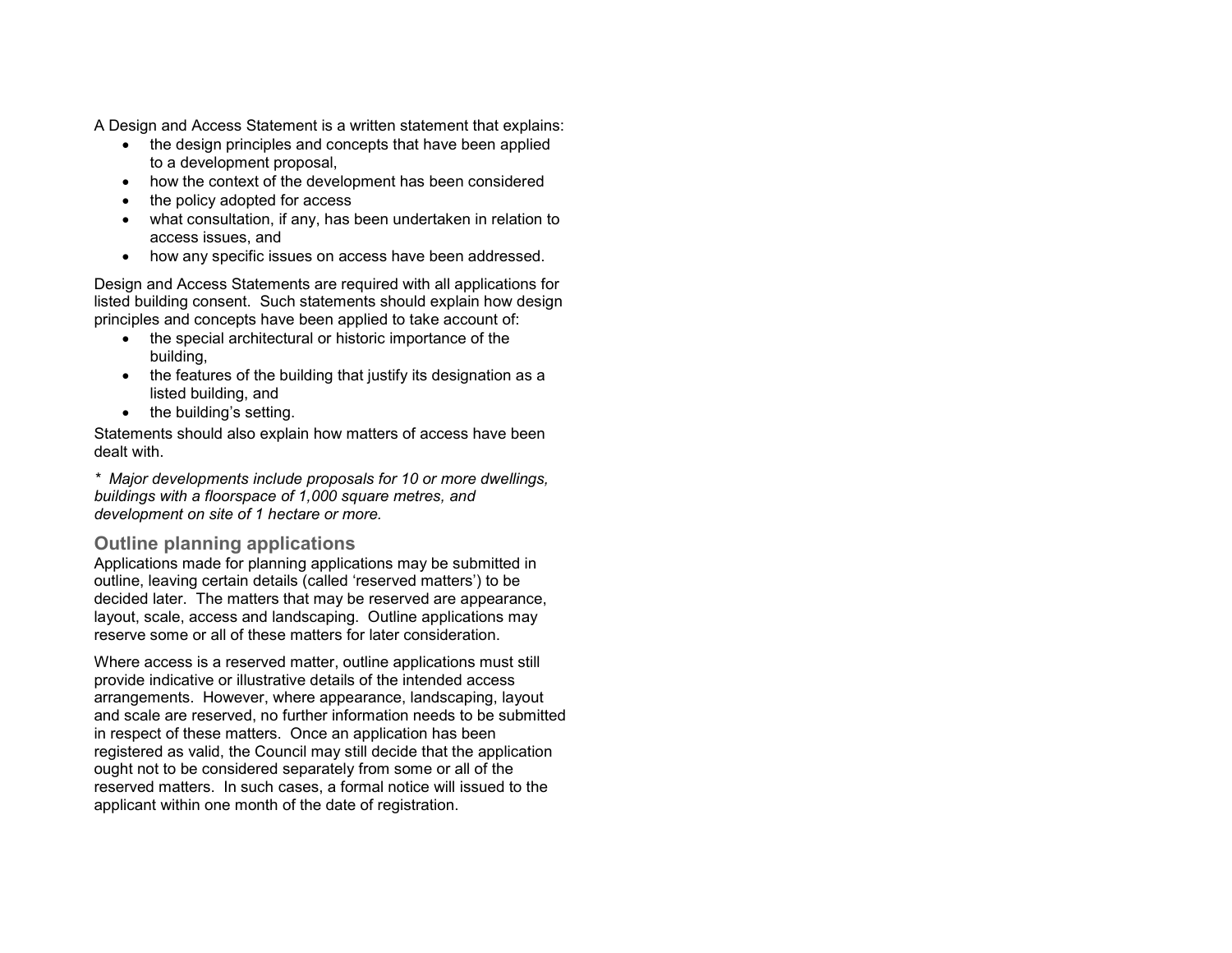# 4.Local requirements

 In addition to the mandatory national requirements, applications must include information specified in the Council's Local List where it is relevant to the development proposed.

The following constitutes the Council's Local List for the purpose of the Development Management Procedure Order 2010 (as amended).

As well as setting out the requirements for essential information, the Local List identifies a number of areas where additional supporting is desirable, although not essential. Applications submitted without relevant desirable information will be validated, but may take longer to decide due to the need to seek further information or could be refused due to a lack of proper justification.

## Plans, drawings and photographs

 In addition to the national mandatory requirement to provide a location plan and a site layout plan, further plans and drawings may be required depending on the type of application and the nature of the development proposed.

#### **Flevations**

 Where new buildings are proposed, drawings will be required of all proposed elevations at a standard metric scale (usually 1:50 or 1:100). All sides of the proposal must be shown (including internal 'courtyard' elevations), and these should indicate, where possible, the proposed building materials and the style, materials and finish of windows and doors. Blank elevations must also be included; if only to show that this is in fact the case.

Where an extension or alteration to an existing building is proposed, elevation drawings should show clearly how the proposed extensions or alterations relate to the existing building. The amount of the existing building that needs to be shown will depend on the nature of the proposal and its likely impact.

Where a proposed elevation adjoins another building or is in close proximity, the drawings should clearly show the relationship between the buildings, and detail the positions of windows and doors on each property.

Elevational drawings will not be required for applications for the change of use of land or buildings where no external alterations to buildings are proposed.

## Existing and proposed floor plans

 In some case the internal layout of a building will be relevant to consideration a planning application, perhaps to show how different parts of a building will be used, or to allow the effects on neighbouring properties to be assessed. Where this is the case, applications should include drawings of existing and proposed floor plans (normally at a scale of 1:50 or 1:100). Where existing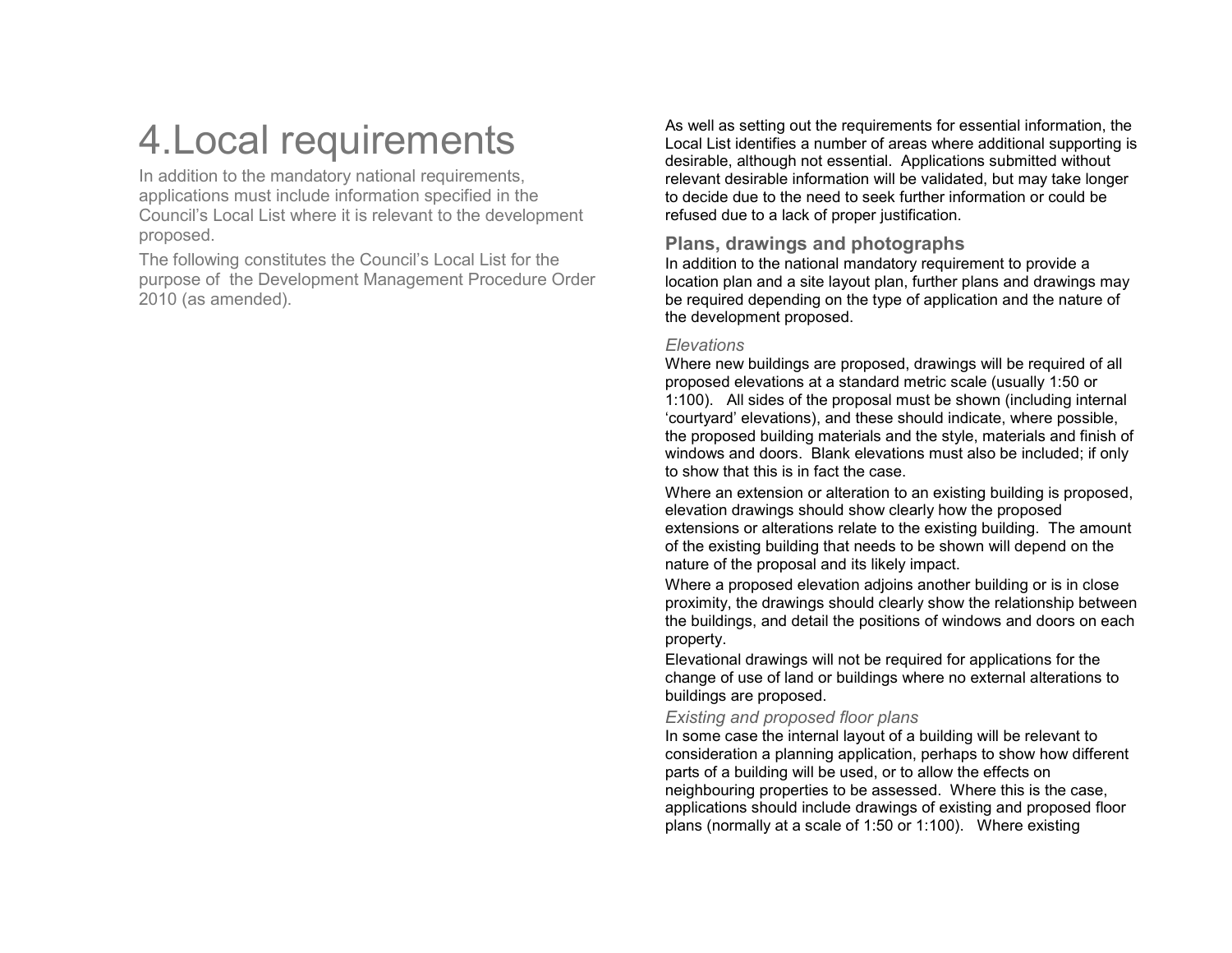buildings or walls are to be demolished these should be clearly shown. The drawings submitted should show details of any existing building(s), as well as proposed new buildings.

#### Roof plans

 Where new roof structures are proposed, or where alterations are proposed to existing roofs, applications should include drawings to show the shape of proposed roof structures (usually at a scale between 1:100 and 1:500).

#### Site levels

 Where a proposal includes noticeable changes in ground levels, drawings should be submitted to show both existing and finished levels. On sloping sites, details should be provided of any alterations to levels, the level of buildings in relation surrounding ground levels and the level of new buildings relative to existing buildings. Information on levels may be presented in the form of spot ground levels, finished floor levels and cross sections.

#### Street scene drawings

 Street scene elevations may be helpful where a development's visual relationship with adjacent buildings is important consideration. This is more likely to be the case where infilling is proposed in closely built up areas, and in conservation areas and close to listed buildings. Street elevations should show accurately proposed and existing buildings, taking into account any changes in ground levels, and should show at least the nearest properties on either side of the site.

#### Photographs and visualisations

 Photographs, photomontages and visualisations can provide useful background information in support of development proposals. Photographs can be used to show:

- Existing features that will be retained as part of a proposal
- How new development will integrate with its surroundings
- The visual impact of development on the surrounding area.

Photographs and visualisations are not acceptable as a substitute for plans and drawings.

## Planning Policy Statement

 It can be helpful for planning applications to include a Planning Policy Statement in the following situations:

- where a proposal conflicts with planning policy and a special justification is put forward, and
- where complex issues relating to the interpretation of policy are raised.

 Planning Policy Statements should be concise and should not recite in full all relevant planning policies. Planning Policy Statements should explain how a proposal complies with policy, and, in cases where there is a conflict with policy, why an exception to policy is considered to be justified.

#### Town centre uses

 Certain commercial developments are defined as 'main town centre uses' in national planning policy. These uses include retail developments, leisure/indoor sports schemes, offices, hotels, conference facilities and the like. Applications for such retail, office and leisure developments outside town centres, which are not in accordance with local policy, should include a report to show that a sequential approach has been taken to site selection. For proposals with a floorspace of more than 2,500 square metres, an Impact Assessment should be provided detailing likely effects on the viability and vitality of existing centres and on any planned investment.

## Planning Obligations

 Where a Section 106 agreement will be required in connection with a proposed development, planning applications should include Draft Heads of Terms, setting out in general terms what obligations are proposed. Planning obligations are typically required to secure the provision of affordable housing, public open space, recreation payments and contributions towards local education, library and transport services.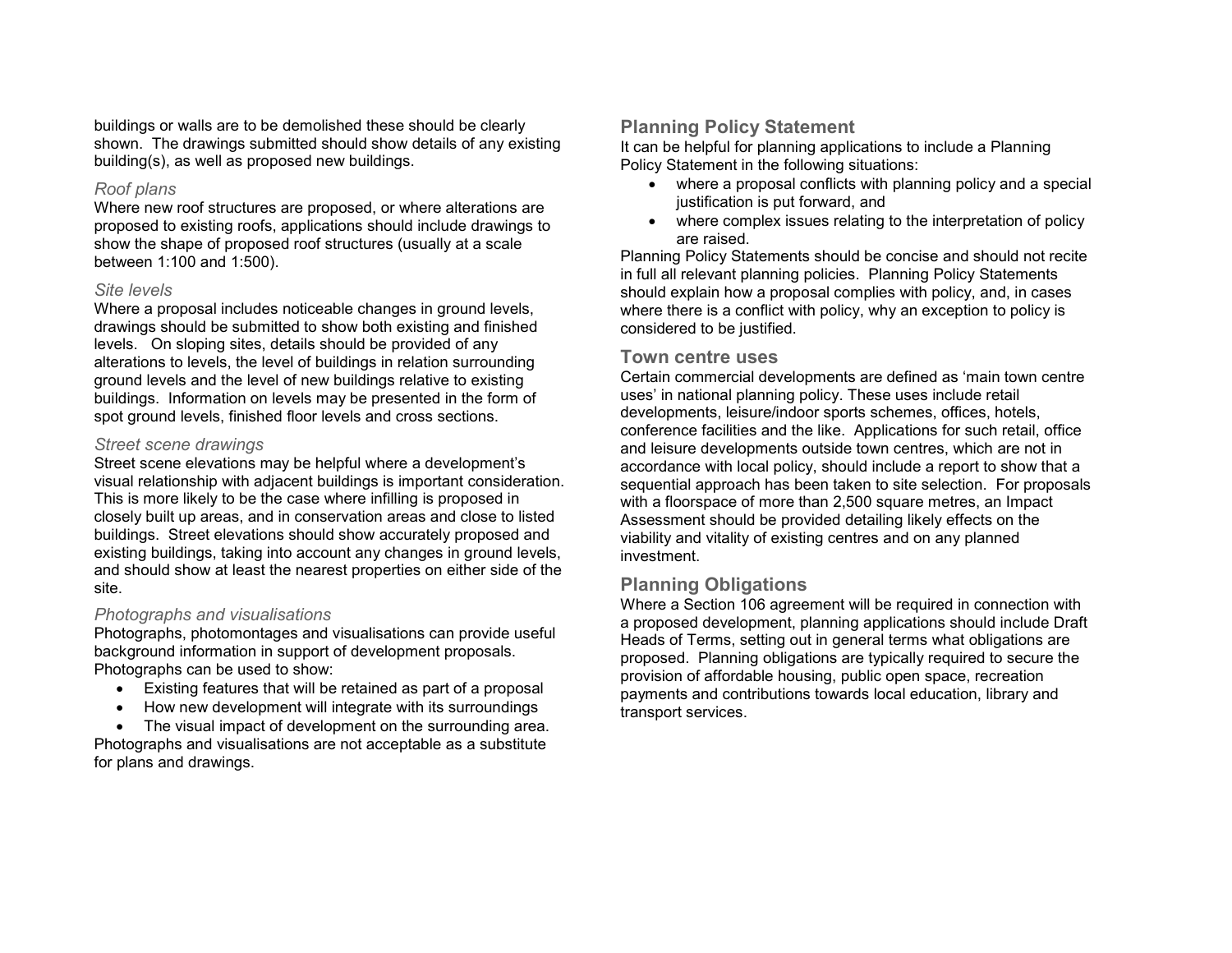## Consultation Statement

 It can be helpful for planning applications to include a Consultation Statement where extensive pre-application consultation has been undertaken, particularly for large scale developments. Such statements should explain how the views of the local community and interested parties have been sought and how they have been taken into account in the development proposals. Where a less extensive consultation exercise has been undertaken, responses may be detailed in a Design & Access Statement (if required). Further advice on pre-application consultation is set out in the Council's adopted Statement of Community Involvement.

## Energy Statements

 It can be helpful for planning applications for large scale major developments to include an Energy Statement. Policy DC14 of the Council's Core Strategy requires major development proposals to find 10 per cent of their energy requirements from renewable sources. Energy statements should outline the overall energy strategy proposed to meet this objective. For most other developments, a short outline of energy proposals incorporated into Design & Access Statements will suffice.

#### Crime Impact Statements

 It can be helpful for planning applications to include a Crime Impact Statement for the following developments:

- Housing developments of 10 or more dwellings
- Commercial developments of more than 1,000 square metres
- New neighbourhood community facilities
- New shop fronts
- New case machines
- New restaurants, hot food take-aways, pubs and night clubs.

 Crime Impact Statements should include information on crime and disorder issues in the vicinity of the site, assess the likely impact of the proposal, and, where relevant, suggest measures to reduce the vulnerability of the development to crime. Crime Impact Statements are generally best incorporated into a Design & Access Statement (if required), or else provided as a short written report.

# Environmental Impact Assessment

 The Town and Country Planning (Environmental Impact Assessment) Regulations 2011 set out the circumstances in which an Environmental Statement is required with a planning application. Applications submitted without an Environmental Statement, will be screened by the Council after validation to determine whether EIA development is proposed. Where an Environmental Statement is required applicants will be notified within 21 days of receipt, unless a longer period is agreed.

Before submitting a planning application, potential applicants may request a formal 'Screening Opinion' from the Council to determine whether a proposal is EIA development. Guidance may also be sought on what should be included in an Environmental Statement by submitting a 'Scoping Opinion' request.

#### Wildlife Assessments

 Where development proposed is likely to affect wildlife or biodiversity interests, additional supporting information will be required. This information may include Protected Species Surveys, Ecological Assessments, plans/drawings showing wildlife features and proposals for the mitigation of the impact of the development.

Ecological Assessments should be submitted with planning applications for developments which will affect the following areas:

- A designated site (such as a Special Protection Area, Special Area of Conservation, Ramsar Site, Site of Special Scientific Interest or County Wildlife Site)
- A priority habitat (including ancient woodland/hedgerows, floodplain grazing marsh land, fens, marshes, wet woodlands, reedbeds, etc)
- Other biodiversity features (secondary woodland, mature/veteran trees, underground structures, large derelict brownfield sites, urban green spaces such as parks)
- Other geological conservation features (mineral workings, rivers, streams, underground mines/tunnels)

 This information will usually be required unless it is clear that designated sites or biodiversity or geological features will not be affected by the proposed development. Evidence of this will be required in the form of a letter or short report from a suitably qualified person.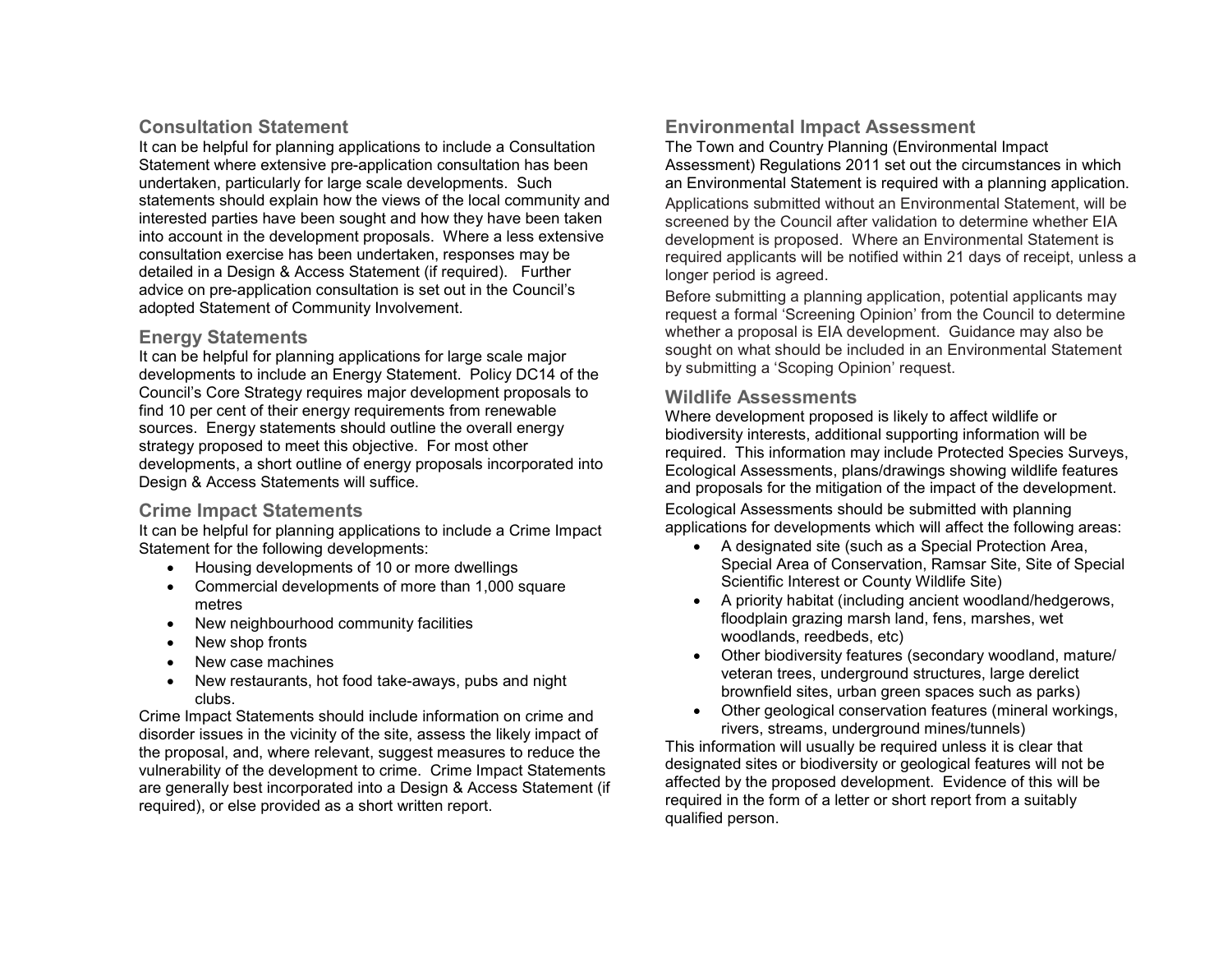Protected Species Surveys should be submitted with planning applications for the following types of development:

- the conversion of traditional farm buildings
- the redevelopment of derelict brownfield sites of more than 0.5 hectare
- development on land which includes or is adjacent to ponds, rivers, streams or former mineral workings
- any development where it is known or suspected that protected species are present on the site or adjacent land.

This information will usually be required unless it is clear that protected species are not present or will not be affected by the proposed development. Evidence of this will be required in the form of a letter or short report from a suitably qualified person.

#### Tree Surveys/Arboricultural Assessments

 In all cases where there are trees within a development site, the trees should be plotted accurately on site survey and/or site layout plans. Plans should be annotated to show tree species, height and crown spread.

In addition, where there are 'important trees' within the application site, or on land adjacent to it, that could be affected by the development, additional information will be required. The additional information will include the following:

- a tree survey
- a tree constraints plan
- an arboricultural implications assessment
- an arboricultural method statement (if relevant)
- a tree protection plan (if relevant)

This information should be prepared by a qualified arboriculturist in accordance with the guidance set out in BS 5837 (2005): Trees in Relation to Construction, and should identify which trees are to be retained and explain how these trees will be protected during construction works. Use of the methodology set out in BS 5837 should help to ensure that development is suitably integrated with trees and that potential conflicts are avoided.

It is the responsibility of applicants to ensure that sufficient information is provided to enable the impact of the development on trees to be assessed properly. However, in order to assist the process of deciding whether 'important trees' will be affected by a

proposed development (and will therefore trigger the requirement for additional information), the following guidelines should be followed 'Important trees' include:

- trees covered by a tree preservation order
- trees within a conservation area
- trees that are of amenity, landscape and/or heritage value due to their size, location and/or species.

Where alterations/extensions are proposed to residential properties, all important trees with 12 metres of any new buildings, new underground services or new accesses should be included in surveys/assessments.

For all other new build developments, all important trees within the site or within 12 metres of the site boundary should normally be included.

Where a change of use only is proposed, or where proposed extensions/alterations would not alter the footprint of existing building, service routes or access arrangements, a survey will not usually be required.

 For the purpose of tree surveys, any trees with a stem diameter of less than 75mm, measured at 1.5 metres above ground level, can be disregarded.

## Landscaping details

 Information about landscaping proposals is normally required after permission has been granted by planning condition. However, in some cases, it is helpful if information about landscaping and planting proposals is provided with planning applications. This will most often be the case where:

- large scale development is proposed;
- development is proposed in prominent locations in the open countryside; or
- development is proposed that will form a new edge to a settlement

Landscaping details may include: detailed planting proposals, plans showing indicatively the areas available for landscaping, or a more general landscape strategy which sets a framework for the development of future detailed proposals. The nature of information needed will depend on the particular circumstances of individual proposals, but will generally take the form of landscape strategies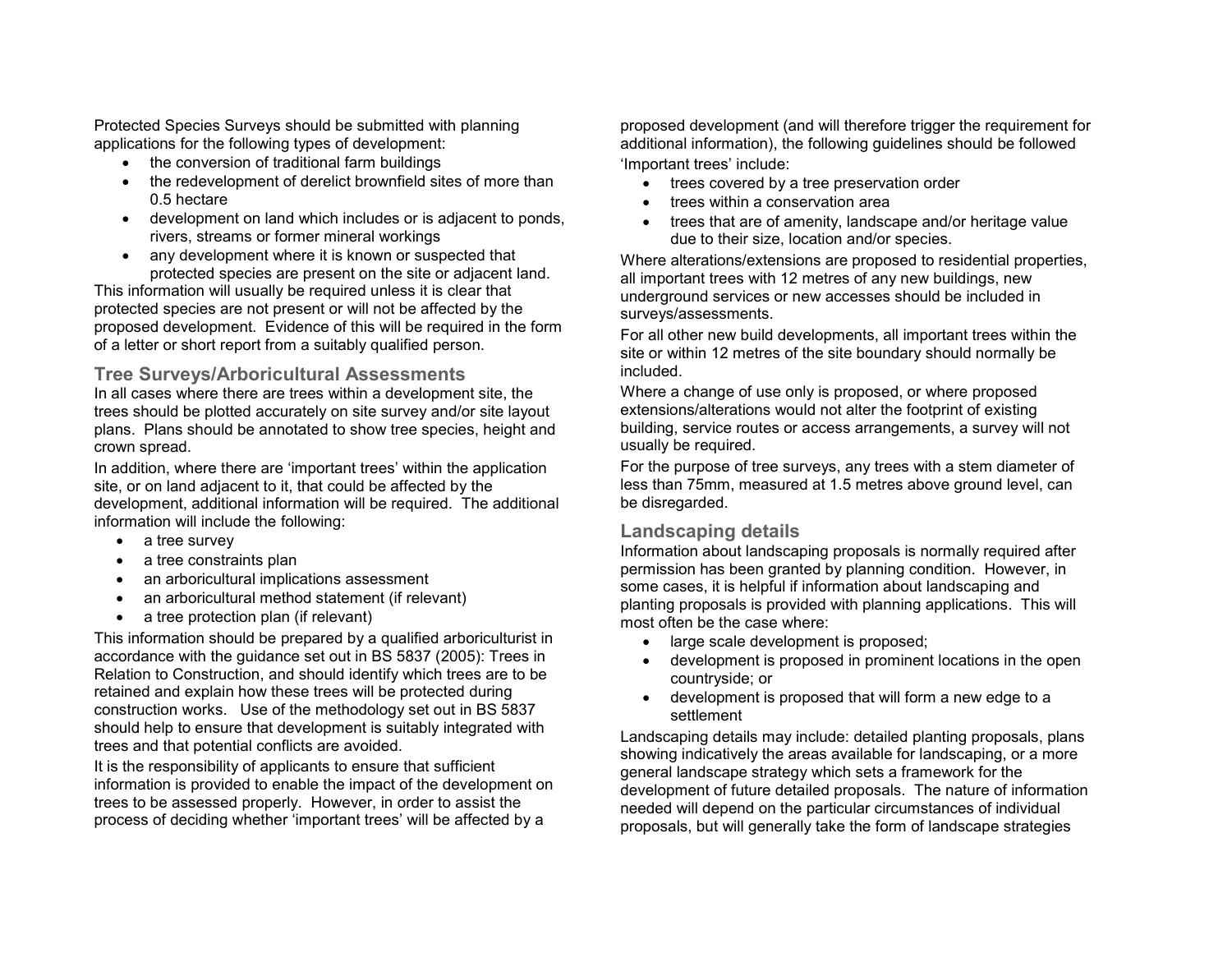and indicative proposals, rather than fully worked up planting proposals.

#### Contaminated Land Assessments

 Planning applications for the development of land that is known, or suspected, to be contaminated should be accompanied by sufficient information to enable the Council to decide whether the development can proceed safely. The level of information needed will depend on the circumstances of the site and the nature of the proposed use. Prior to the submission of applications applicants are encouraged to look at the contaminated land web page on the Council's website www.breckland.gov.uk where there is an advice note providing more detailed guidance on the type and level of information required. Where contamination is known or suspected, or where the use proposed is a vulnerable one (e.g. housing), supporting information should, as a minimum, comprise a desk study and site walkover report. Depending on the findings of this study, further more detailed site investigations may be required. For small scale developments where the risks identified are low, a simple questionnaire should be completed.

#### Flood Risk Assessments

 Planning applications should include a Flood Risk Assessment in the following cases:

- all developments on sites of more than 1 hectare
- all developments within Flood Zone 2 (Medium Probability of Flooding) and Flood Zone 3 (High Probability of Flooding/Functional Flood Plain).

Flood Risk Assessments should identify and assess the risks of flooding to and from the development, and demonstrate how these flood risks will be managed.

## Air Quality Assessments

 Planning applications should include an Air Quality Assessment where development is:

- likely to have a significant impact on local air quality
- proposed inside or close to an Air Quality Management Area (AQMA); and
- likely to result in the designation of a new AQMA.

## Noise Assessments

 Planning applications should include a Noise Assessment where the development proposed:

- has potential to cause significant problems of disturbance to surrounding properties - for instance, where a noisy commercial use is proposed close to housing, or
- is itself likely to be affected significantly by local noise sources - for example, where new housing is proposed close to a busy major road or noisy commercial activities.

Noise Assessments should evaluate the likely impact of noise from or on the development, and, where appropriate, outline proposed mitigation measures. Assessments should be prepared by suitably qualified persons, and take into account all relevant technical guidance.

## Lighting Assessments

 Planning applications for development that include commercial scale floodlighting should include a Lighting Assessment Report. This Report should include details of the type and design of the lights proposed, the hours when they will operate, and proposed illumination levels. The Assessment should also explain how the proposed lighting scheme has been designed to minimise light pollution.

## Archaeology

 Where a site proposed for development is known, or suspected, to include archaeological remains of some significance, applications should include some form of archaeological assessment. This assessment may involve a desk-based study of existing information and records, or a field evaluation involving a ground survey and small scale trial trenching. Assessments of this sort are intended to define the character of archaeological remains and identify options for preserving them. Applicants are encouraged to discuss with Norfolk Historic Environment Service the extent of information likely to be required, prior to the submission of applications.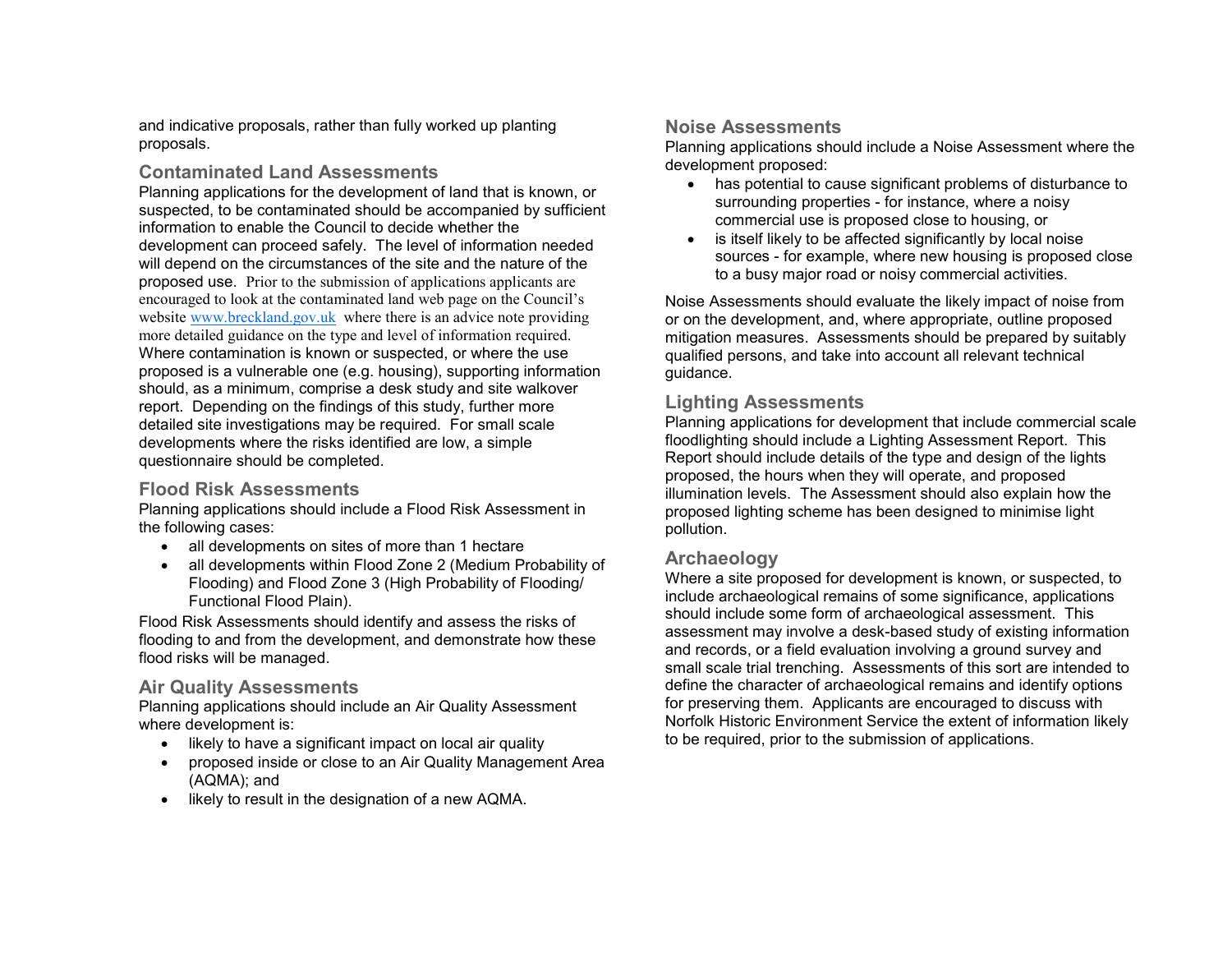## Geodiversity Assessments

 The Council has a duty to consider the conservation of geodiversity when determining planning applications. Where development proposed is likely to affect geodiversity interests additional supporting information will be required.

A Geodiversity Assessment will generally be required where the proposed development would affect:

• A designated site

• Other geological or geomorphological conservation features

This information will be required unless it is clear that designated sites or geological features will not be affected by the proposed .development. Evidence of this will be required in the form of a letter or short report from a suitably qualified person.

#### Listed buildings

 Applications to alter listed buildings need to be supported by detailed plans and specifications to allow effects on the special interest of the buildings to be assessed properly. The scope and degree of information required will depend on the particular circumstances of the individual proposals. However, other than for the most minor proposals, the following further supporting information is likely to be needed:

- A full schedule of works.
- A method statement outlining repair or conversion techniques proposed.
- Door and window joinery details, including sections at a scale of 1:1.
- A structural survey (where significant works of conversion, rebuilding or demolition are proposed).
- Photographs of important features.

Applicants are encouraged to discuss with the Council's Historic Buildings Advisor the extent of information likely to be required, prior to the submission of applications.

## Transport Assessments

 Where a proposed development is likely to have significant transport implications, planning applications should be accompanied by a Transport Assessment. Transport Assessments will be required generally for larger developments, such as housing schemes of more than 50 dwellings, and other developments with more than 100 car parking spaces. The coverage and detail of the Transport Assessment should reflect the scale of the development and the extent of the transport implications of the proposal. Further advice on individual proposals can also be obtained from Norfolk County Council as the local highway authority.

#### Travel Plans

 For all proposals that require a Transport Assessment (see above), a Travel Plan (at least in draft form) should also be submitted in support of a planning application. A Travel Plan should outline the way in which the transport implications of the development are going to be managed in order to ensure the minimum environmental, social and economic impacts. The Travel Plan should have a strategy for its implementation that is appropriate for the development proposal under consideration.

#### Utilities Statement

 It can be helpful for planning applications to include a Utilities Statement where:

- large scale major development is proposed, or
- there are known deficiencies in existing infrastructure systems that may be exacerbated by proposed development.

Utilities Statements should explain how a proposed development will be linked to existing utility infrastructure systems, and demonstrate that:

- the existing services and infrastructure have sufficient capacity to accommodate the supply/service demands which would arise from the completed development, and
- the provision of services on site would give rise to any environmental impacts, for example, excavations in the vicinity of trees or archaeological remains.